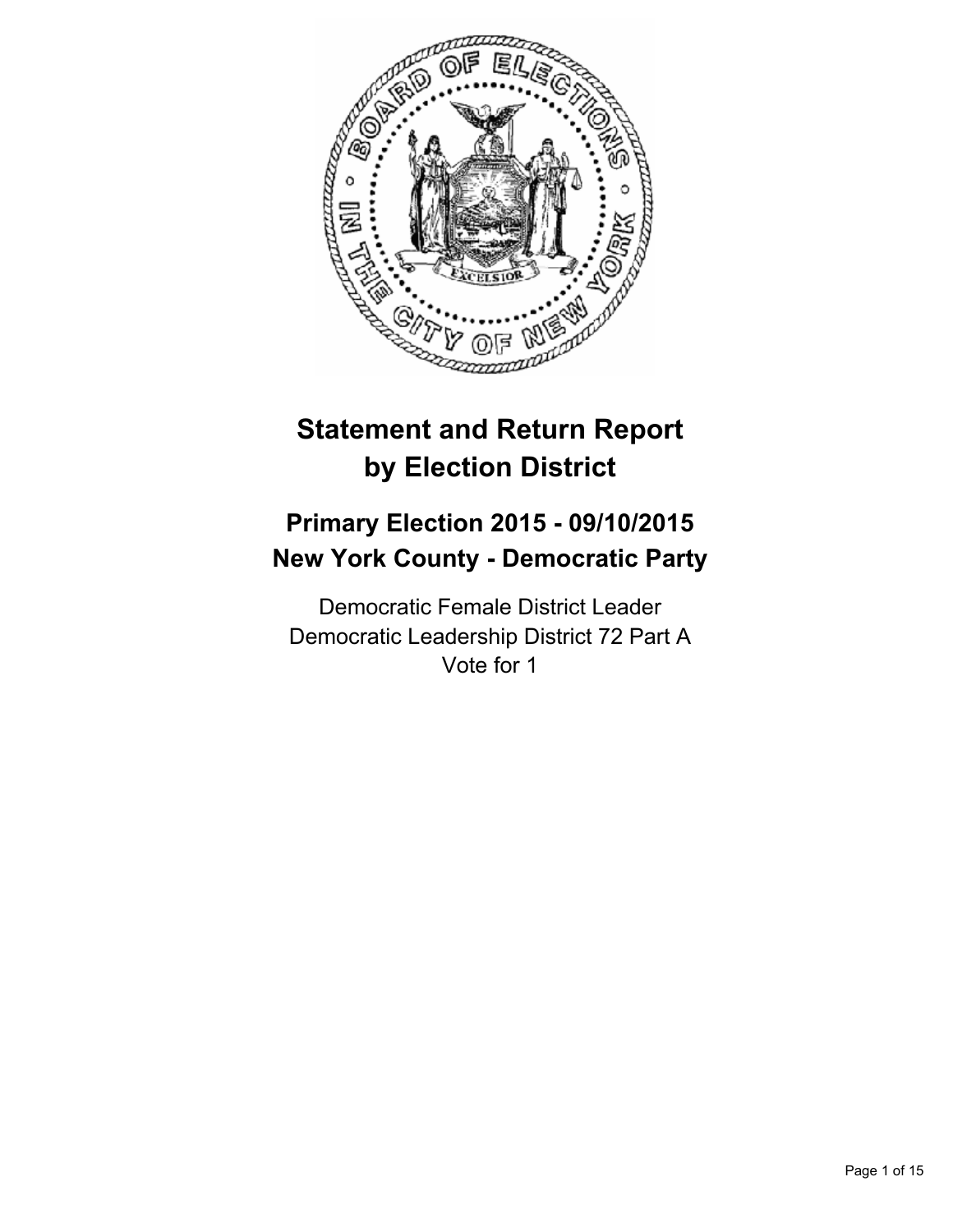

| PUBLIC COUNTER                                           | 26           |
|----------------------------------------------------------|--------------|
| ABSENTEE/MILITARY                                        | 3            |
| AFFIDAVIT                                                |              |
| Total Ballots                                            | 30           |
| Less - Inapplicable Federal/Special Presidential Ballots | $\mathbf{0}$ |
| <b>Total Applicable Ballots</b>                          | 30           |
| FRANCESCA M. CASTELLANOS                                 | 11           |
| MARIA MORILLO                                            | 16           |
| YUDERKA VALDEZ                                           | 3            |
| Total Votes                                              | 30           |

#### **004/72**

| PUBLIC COUNTER                                           | 29           |
|----------------------------------------------------------|--------------|
| ABSENTEE/MILITARY                                        | 6            |
| AFFIDAVIT                                                |              |
| Total Ballots                                            | 36           |
| Less - Inapplicable Federal/Special Presidential Ballots | $\mathbf{0}$ |
| <b>Total Applicable Ballots</b>                          | 36           |
| FRANCESCA M. CASTELLANOS                                 | 21           |
| MARIA MORILLO                                            | 13           |
| YUDERKA VALDEZ                                           | 2            |
| <b>Total Votes</b>                                       | 36           |
|                                                          |              |

#### **005/72**

| PUBLIC COUNTER                                           | 15 |
|----------------------------------------------------------|----|
| ABSENTEE/MILITARY                                        |    |
| AFFIDAVIT                                                | 0  |
| <b>Total Ballots</b>                                     | 16 |
| Less - Inapplicable Federal/Special Presidential Ballots | 0  |
| <b>Total Applicable Ballots</b>                          | 16 |
| FRANCESCA M. CASTELLANOS                                 | 6  |
| <b>MARIA MORILLO</b>                                     | 10 |
| YUDERKA VALDEZ                                           | 0  |
| <b>Total Votes</b>                                       | 16 |
|                                                          |    |

| PUBLIC COUNTER                                           | 20       |
|----------------------------------------------------------|----------|
| ABSENTEE/MILITARY                                        | 0        |
| AFFIDAVIT                                                | $\Omega$ |
| <b>Total Ballots</b>                                     | 20       |
| Less - Inapplicable Federal/Special Presidential Ballots | 0        |
| <b>Total Applicable Ballots</b>                          | 20       |
| FRANCESCA M. CASTELLANOS                                 | 5        |
| <b>MARIA MORILLO</b>                                     | 8        |
|                                                          |          |
| YUDERKA VALDEZ                                           |          |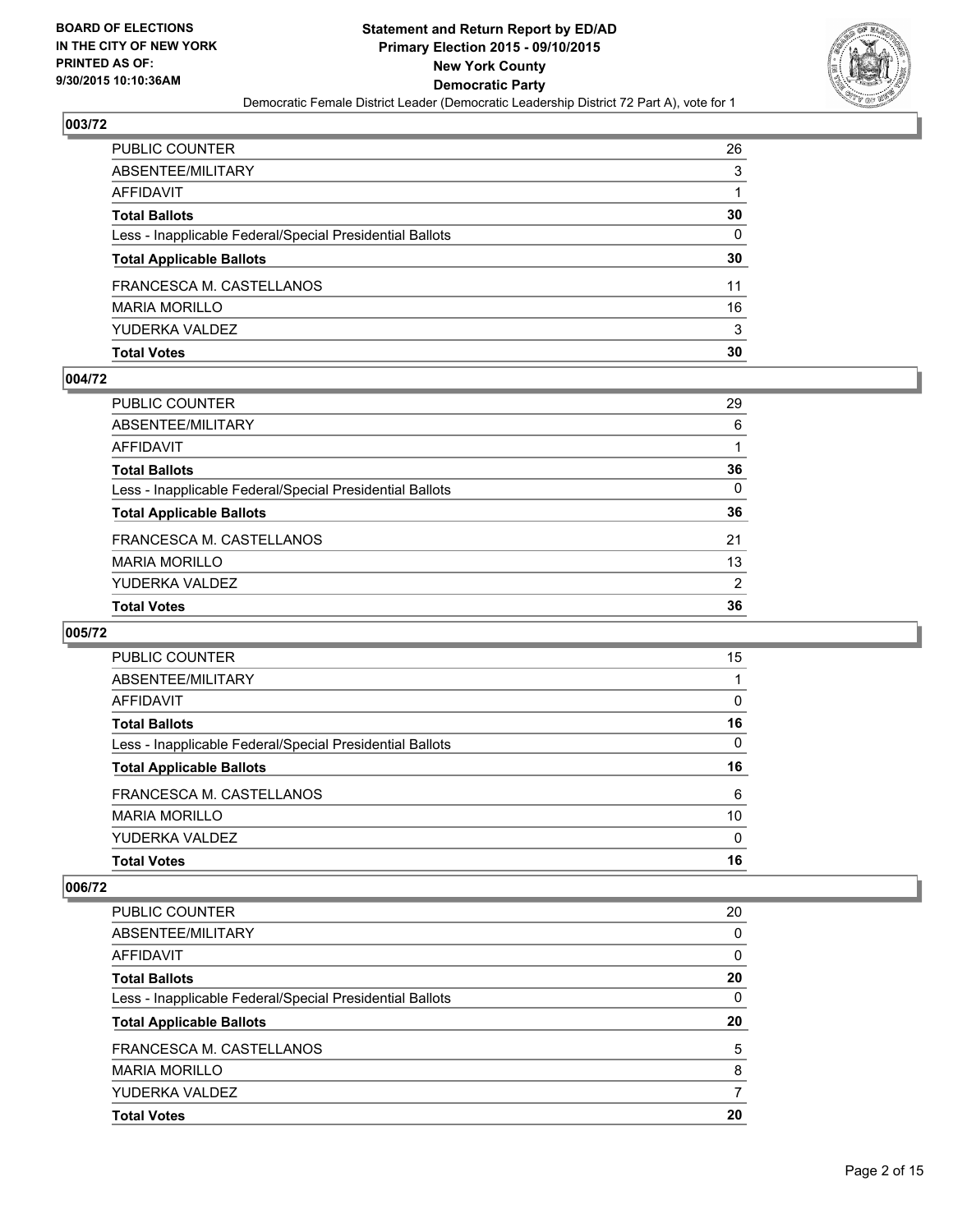

| PUBLIC COUNTER                                           | 10 |
|----------------------------------------------------------|----|
| ABSENTEE/MILITARY                                        | 0  |
| AFFIDAVIT                                                |    |
| Total Ballots                                            | 11 |
| Less - Inapplicable Federal/Special Presidential Ballots | 0  |
| <b>Total Applicable Ballots</b>                          | 11 |
| FRANCESCA M. CASTELLANOS                                 | 4  |
| MARIA MORILLO                                            | 5  |
| YUDERKA VALDEZ                                           |    |
| Total Votes                                              | 10 |
| Unrecorded                                               |    |

#### **008/72**

| PUBLIC COUNTER                                           | 5        |
|----------------------------------------------------------|----------|
| ABSENTEE/MILITARY                                        |          |
| AFFIDAVIT                                                | 0        |
| <b>Total Ballots</b>                                     | 6        |
| Less - Inapplicable Federal/Special Presidential Ballots | $\Omega$ |
| <b>Total Applicable Ballots</b>                          | 6        |
| FRANCESCA M. CASTELLANOS                                 |          |
| <b>MARIA MORILLO</b>                                     | 4        |
| YUDERKA VALDEZ                                           |          |
| <b>Total Votes</b>                                       | 6        |
|                                                          |          |

| <b>PUBLIC COUNTER</b>                                    | 14             |
|----------------------------------------------------------|----------------|
| ABSENTEE/MILITARY                                        |                |
| AFFIDAVIT                                                | 0              |
| <b>Total Ballots</b>                                     | 15             |
| Less - Inapplicable Federal/Special Presidential Ballots | 0              |
| <b>Total Applicable Ballots</b>                          | 15             |
| FRANCESCA M. CASTELLANOS                                 | $\overline{2}$ |
| <b>MARIA MORILLO</b>                                     | 12             |
| YUDERKA VALDEZ                                           |                |
|                                                          |                |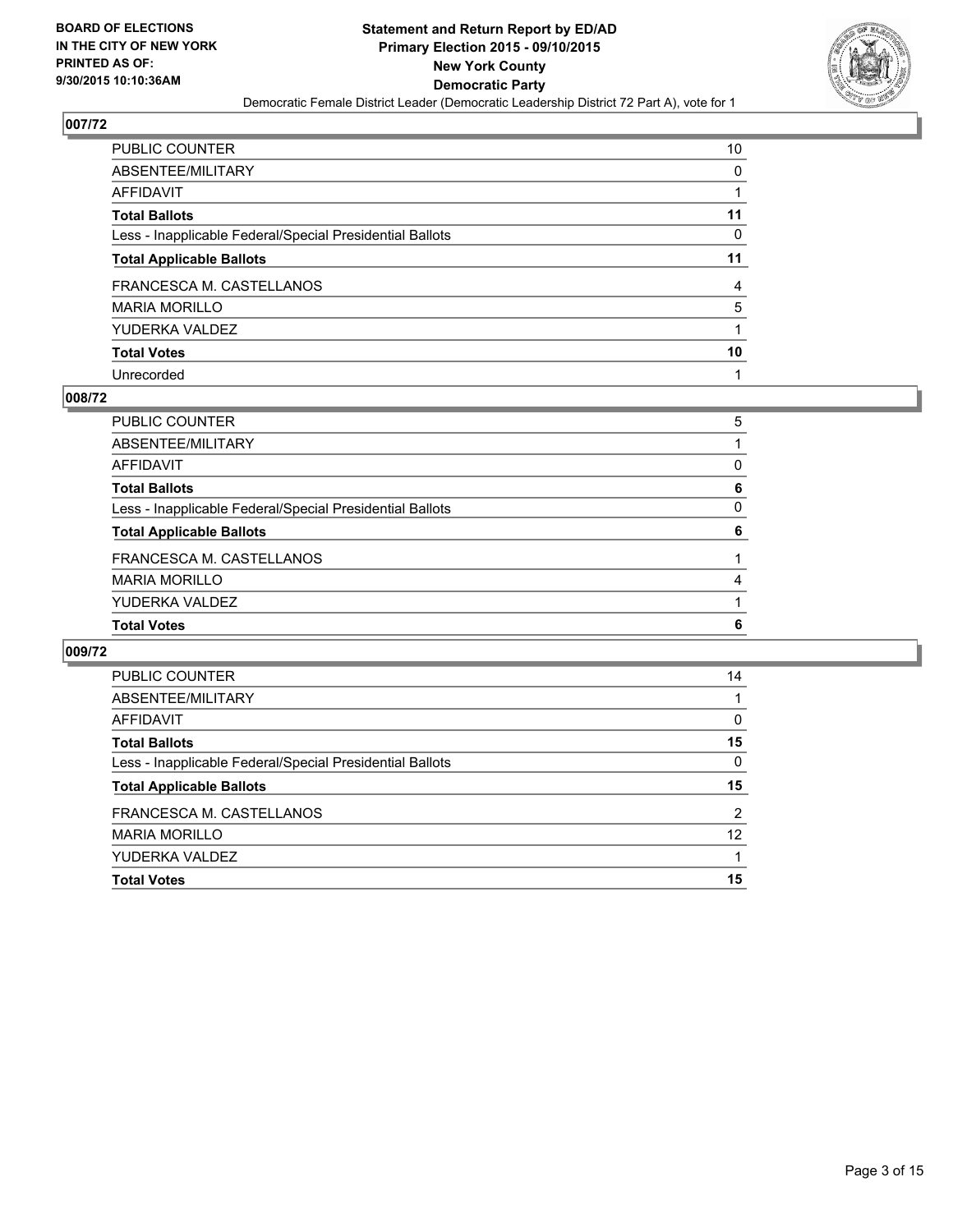

| PUBLIC COUNTER                                           | 20 |
|----------------------------------------------------------|----|
| ABSENTEE/MILITARY                                        |    |
| AFFIDAVIT                                                | 0  |
| <b>Total Ballots</b>                                     | 21 |
| Less - Inapplicable Federal/Special Presidential Ballots | 0  |
| <b>Total Applicable Ballots</b>                          | 21 |
| FRANCESCA M. CASTELLANOS                                 | 5  |
| <b>MARIA MORILLO</b>                                     | 11 |
| YUDERKA VALDEZ                                           | 4  |
| UNATTRIBUTABLE WRITE-IN (WRITE-IN)                       |    |
| <b>Total Votes</b>                                       | 21 |

#### **011/72**

| PUBLIC COUNTER                                           | 11      |
|----------------------------------------------------------|---------|
| ABSENTEE/MILITARY                                        |         |
| AFFIDAVIT                                                | 0       |
| <b>Total Ballots</b>                                     | 12      |
| Less - Inapplicable Federal/Special Presidential Ballots | 0       |
| <b>Total Applicable Ballots</b>                          | $12 \,$ |
| FRANCESCA M. CASTELLANOS                                 | 4       |
| MARIA MORILLO                                            | 7       |
| YUDERKA VALDEZ                                           |         |
| <b>Total Votes</b>                                       | 12      |

## **013/72**

| <b>PUBLIC COUNTER</b>                                    | 20 |
|----------------------------------------------------------|----|
| ABSENTEE/MILITARY                                        |    |
| AFFIDAVIT                                                | 0  |
| <b>Total Ballots</b>                                     | 21 |
| Less - Inapplicable Federal/Special Presidential Ballots | 0  |
| <b>Total Applicable Ballots</b>                          | 21 |
| FRANCESCA M. CASTELLANOS                                 | 4  |
| <b>MARIA MORILLO</b>                                     | 15 |
| YUDERKA VALDEZ                                           | 2  |
| <b>Total Votes</b>                                       | 21 |

| PUBLIC COUNTER                                           | 14 |
|----------------------------------------------------------|----|
| ABSENTEE/MILITARY                                        |    |
| AFFIDAVIT                                                | 0  |
| <b>Total Ballots</b>                                     | 15 |
| Less - Inapplicable Federal/Special Presidential Ballots | 0  |
| <b>Total Applicable Ballots</b>                          | 15 |
| FRANCESCA M. CASTELLANOS                                 | 2  |
| <b>MARIA MORILLO</b>                                     | 11 |
| YUDERKA VALDEZ                                           | 2  |
| <b>Total Votes</b>                                       | 15 |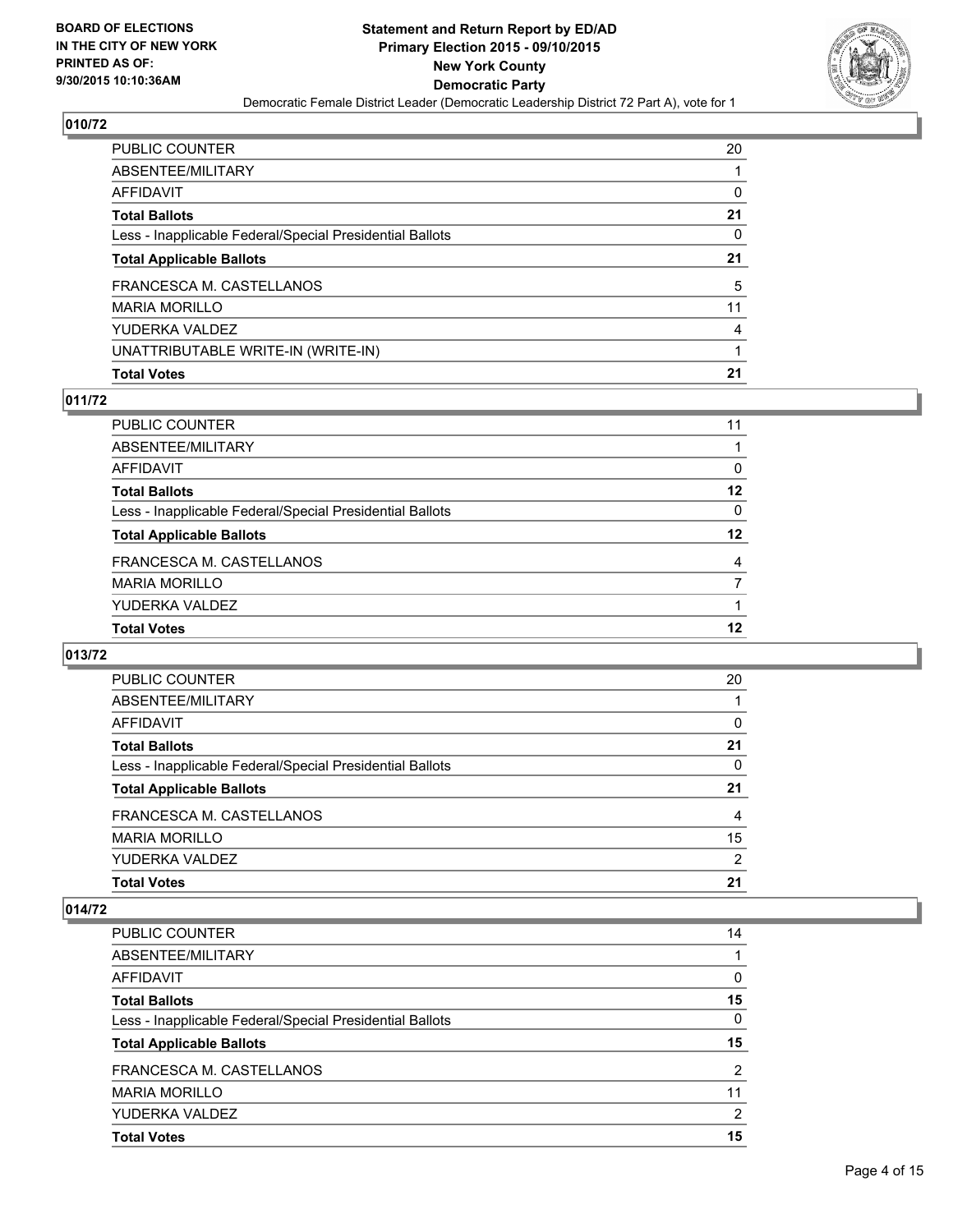

| PUBLIC COUNTER                                           | 11      |
|----------------------------------------------------------|---------|
| ABSENTEE/MILITARY                                        | 0       |
| AFFIDAVIT                                                |         |
| Total Ballots                                            | $12 \,$ |
| Less - Inapplicable Federal/Special Presidential Ballots | 0       |
| <b>Total Applicable Ballots</b>                          | $12 \,$ |
| FRANCESCA M. CASTELLANOS                                 |         |
| MARIA MORILLO                                            | 9       |
| YUDERKA VALDEZ                                           | 2       |
| Total Votes                                              | 12      |

## **016/72**

| PUBLIC COUNTER                                           | 23           |
|----------------------------------------------------------|--------------|
| ABSENTEE/MILITARY                                        | $\mathbf{0}$ |
| AFFIDAVIT                                                | 0            |
| Total Ballots                                            | 23           |
| Less - Inapplicable Federal/Special Presidential Ballots | $\mathbf{0}$ |
| <b>Total Applicable Ballots</b>                          | 23           |
|                                                          |              |
| FRANCESCA M. CASTELLANOS                                 | 5            |
| MARIA MORILLO                                            | 15           |
| YUDERKA VALDEZ                                           | 3            |
| <b>Total Votes</b>                                       | 23           |

| <b>PUBLIC COUNTER</b>                                    | 21 |
|----------------------------------------------------------|----|
| ABSENTEE/MILITARY                                        | 0  |
| AFFIDAVIT                                                | 2  |
| <b>Total Ballots</b>                                     | 23 |
| Less - Inapplicable Federal/Special Presidential Ballots | 0  |
| <b>Total Applicable Ballots</b>                          | 23 |
| FRANCESCA M. CASTELLANOS                                 | 3  |
| <b>MARIA MORILLO</b>                                     | 16 |
| YUDERKA VALDEZ                                           | 3  |
| GUILLERMO LINARES (WRITE-IN)                             |    |
| <b>Total Votes</b>                                       | 23 |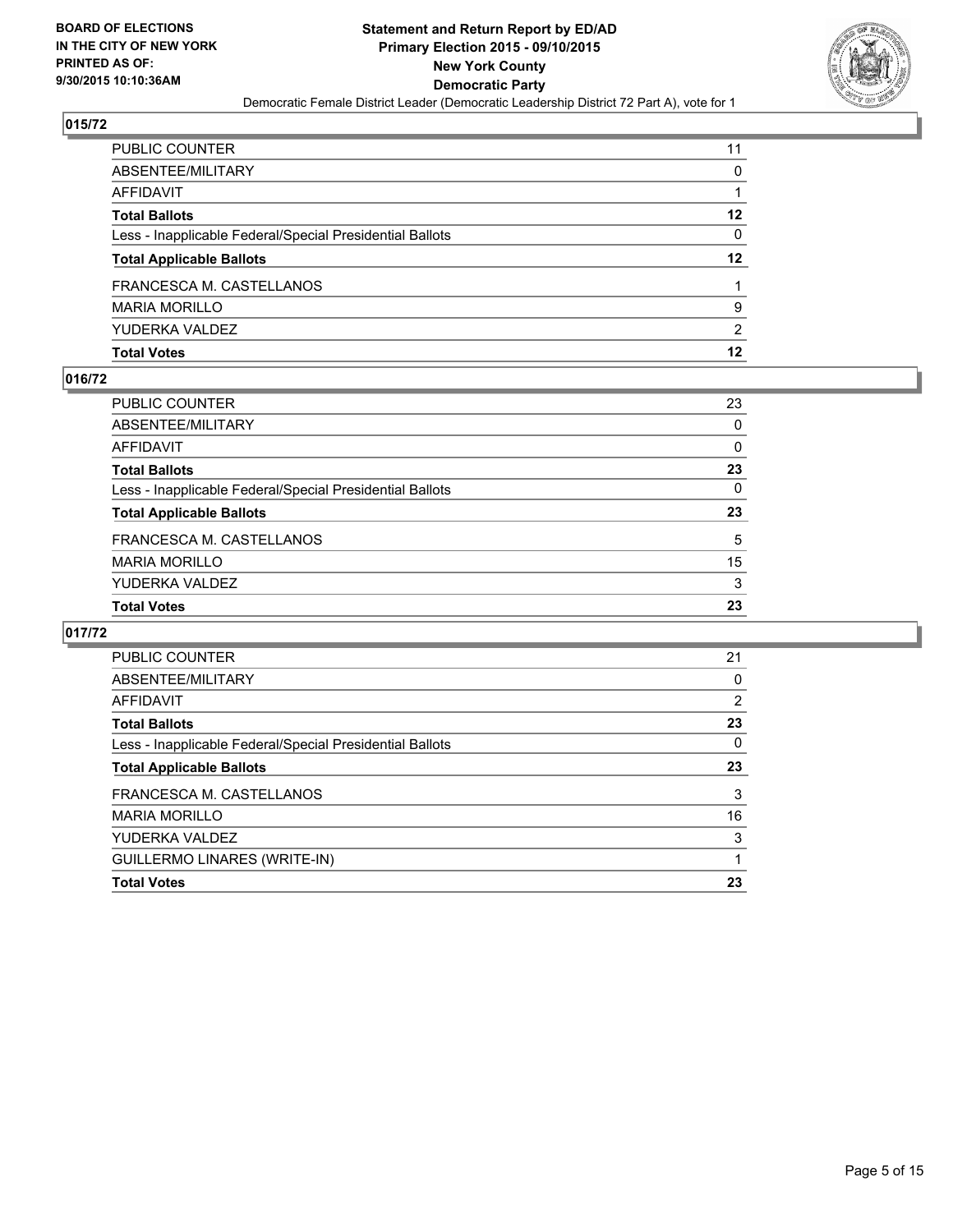

| PUBLIC COUNTER                                           | 28       |
|----------------------------------------------------------|----------|
| ABSENTEE/MILITARY                                        |          |
| AFFIDAVIT                                                |          |
| <b>Total Ballots</b>                                     | 30       |
| Less - Inapplicable Federal/Special Presidential Ballots | $\Omega$ |
| <b>Total Applicable Ballots</b>                          | 30       |
| FRANCESCA M. CASTELLANOS                                 | 8        |
| MARIA MORILLO                                            | 17       |
| YUDERKA VALDEZ                                           | 4        |
| JULIAN HAMBURGER (WRITE-IN)                              |          |
| <b>Total Votes</b>                                       | 30       |

#### **019/72**

| PUBLIC COUNTER                                           | 22       |
|----------------------------------------------------------|----------|
| ABSENTEE/MILITARY                                        | 0        |
| <b>AFFIDAVIT</b>                                         | $\Omega$ |
| <b>Total Ballots</b>                                     | $22 \,$  |
| Less - Inapplicable Federal/Special Presidential Ballots | $\Omega$ |
| <b>Total Applicable Ballots</b>                          | $22 \,$  |
| FRANCESCA M. CASTELLANOS                                 | 5        |
| <b>MARIA MORILLO</b>                                     | 11       |
| YUDERKA VALDEZ                                           | 5        |
| ROBERT JACKSON (WRITE-IN)                                |          |
| <b>Total Votes</b>                                       | 22       |

| <b>PUBLIC COUNTER</b>                                    | 21       |
|----------------------------------------------------------|----------|
| ABSENTEE/MILITARY                                        | 0        |
| AFFIDAVIT                                                | $\Omega$ |
| <b>Total Ballots</b>                                     | 21       |
| Less - Inapplicable Federal/Special Presidential Ballots | 0        |
| <b>Total Applicable Ballots</b>                          | 21       |
| FRANCESCA M. CASTELLANOS                                 | 5        |
| <b>MARIA MORILLO</b>                                     | 12       |
| YUDERKA VALDEZ                                           | 4        |
| <b>Total Votes</b>                                       | 21       |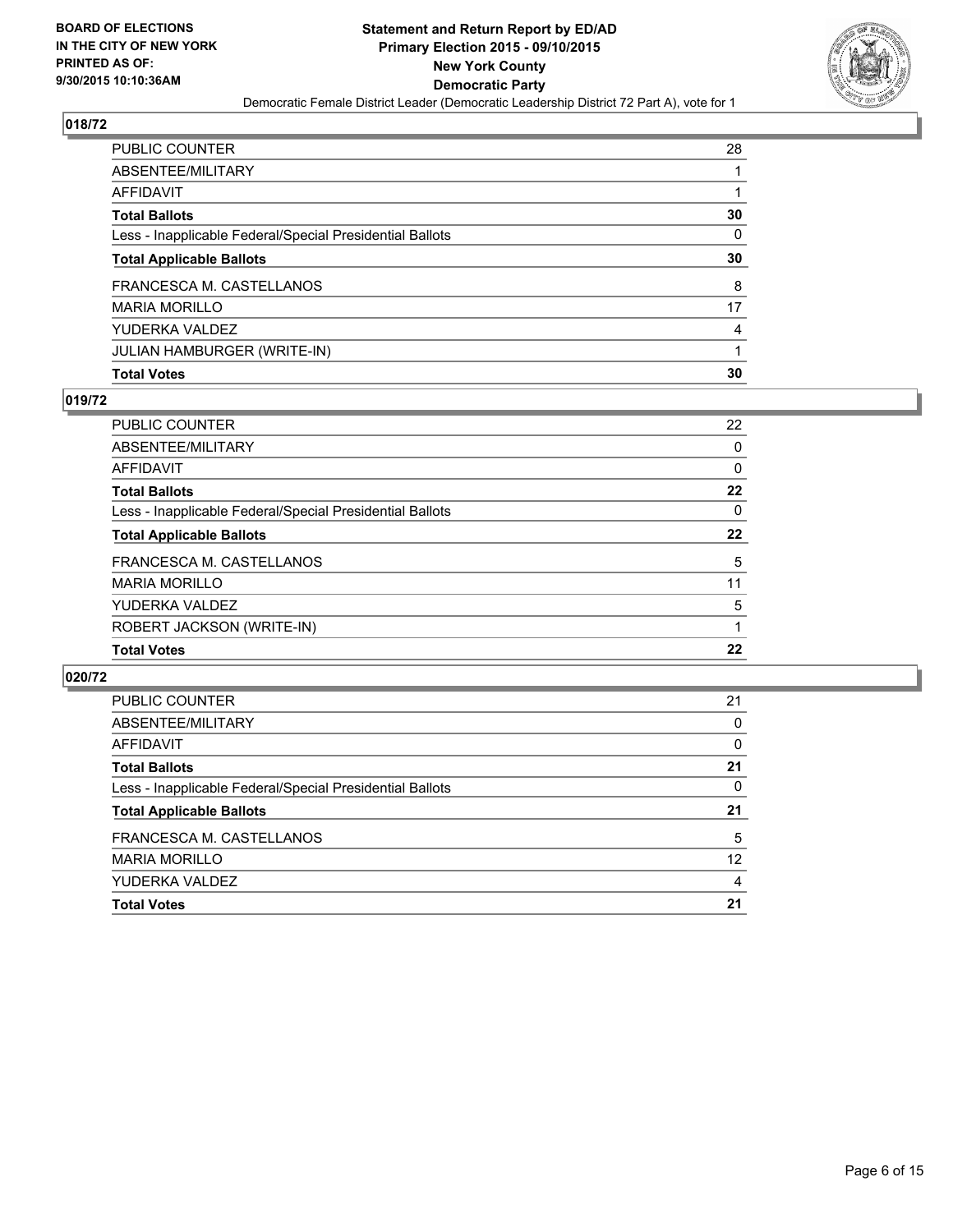

| PUBLIC COUNTER                                           | 40 |
|----------------------------------------------------------|----|
| ABSENTEE/MILITARY                                        | 0  |
| AFFIDAVIT                                                |    |
| Total Ballots                                            | 41 |
| Less - Inapplicable Federal/Special Presidential Ballots | 0  |
| <b>Total Applicable Ballots</b>                          | 41 |
| FRANCESCA M. CASTELLANOS                                 | 5  |
| MARIA MORILLO                                            | 31 |
| YUDERKA VALDEZ                                           | 5  |
| Total Votes                                              | 41 |

#### **023/72**

| PUBLIC COUNTER                                           | 19           |
|----------------------------------------------------------|--------------|
| ABSENTEE/MILITARY                                        | $\mathbf{0}$ |
| AFFIDAVIT                                                | $\Omega$     |
| Total Ballots                                            | 19           |
| Less - Inapplicable Federal/Special Presidential Ballots | $\mathbf{0}$ |
| <b>Total Applicable Ballots</b>                          | 19           |
| FRANCESCA M. CASTELLANOS                                 | 2            |
| MARIA MORILLO                                            | 16           |
| YUDERKA VALDEZ                                           |              |
| <b>Total Votes</b>                                       | 19           |
|                                                          |              |

#### **024/72**

| 23<br>0 |
|---------|
|         |
|         |
| 0       |
| 23      |
| 0       |
| 23      |
| 4       |
| 15      |
| 3       |
|         |
| 23      |
|         |

| <b>PUBLIC COUNTER</b>                                    | 16             |
|----------------------------------------------------------|----------------|
| ABSENTEE/MILITARY                                        | 0              |
| <b>AFFIDAVIT</b>                                         | 0              |
| <b>Total Ballots</b>                                     | 16             |
| Less - Inapplicable Federal/Special Presidential Ballots | $\Omega$       |
| <b>Total Applicable Ballots</b>                          | 16             |
|                                                          |                |
| FRANCESCA M. CASTELLANOS                                 | $\overline{2}$ |
| <b>MARIA MORILLO</b>                                     | 10             |
| YUDERKA VALDEZ                                           | 4              |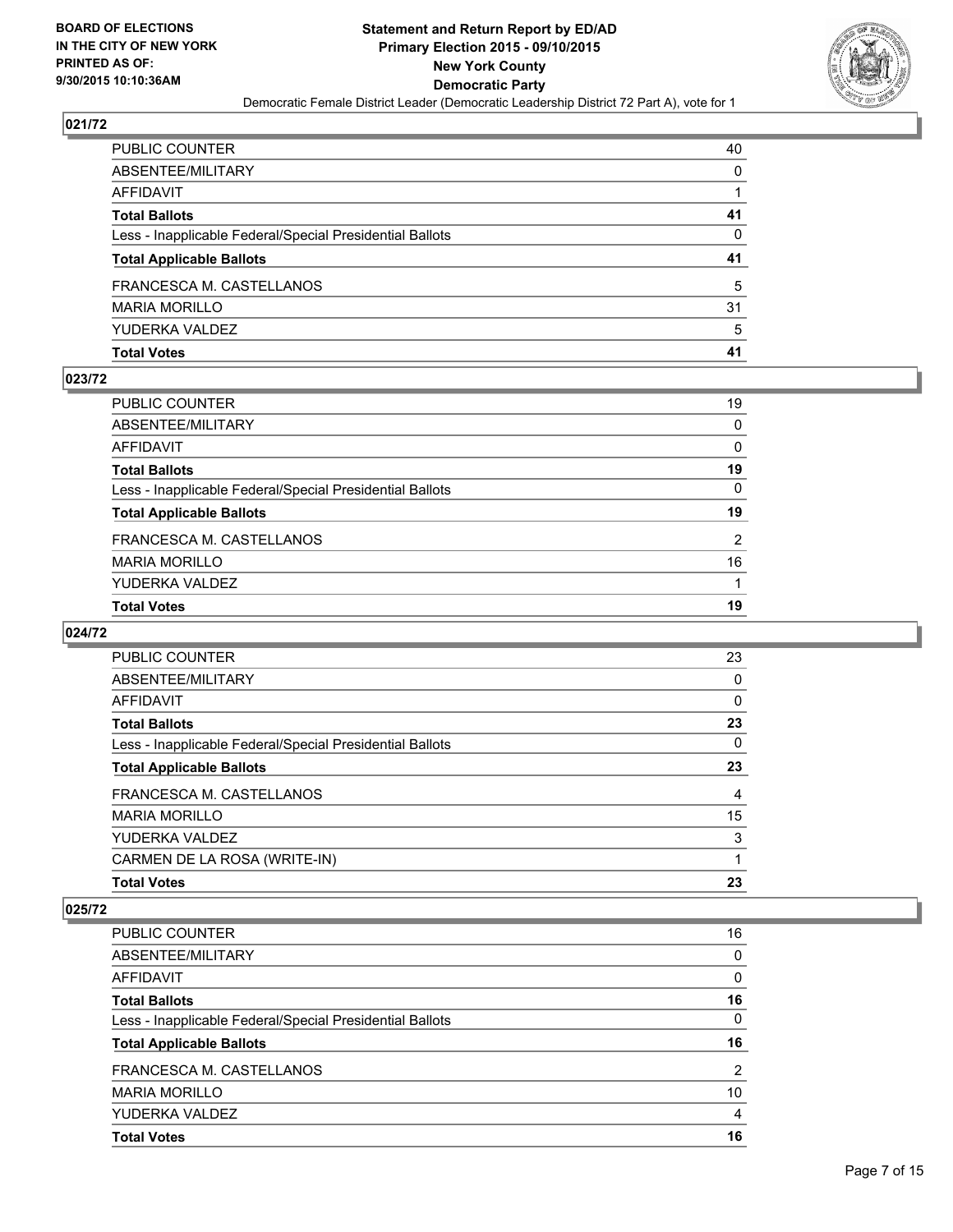

| PUBLIC COUNTER                                           | 37 |
|----------------------------------------------------------|----|
| ABSENTEE/MILITARY                                        | 0  |
| AFFIDAVIT                                                | 0  |
| <b>Total Ballots</b>                                     | 37 |
| Less - Inapplicable Federal/Special Presidential Ballots | 0  |
| <b>Total Applicable Ballots</b>                          | 37 |
| FRANCESCA M. CASTELLANOS                                 | 6  |
| MARIA MORILLO                                            | 25 |
| YUDERKA VALDEZ                                           | 5  |
| UNATTRIBUTABLE WRITE-IN (WRITE-IN)                       |    |
| <b>Total Votes</b>                                       | 37 |

#### **027/72**

| <b>PUBLIC COUNTER</b>                                    | 27 |
|----------------------------------------------------------|----|
| ABSENTEE/MILITARY                                        | 0  |
| <b>AFFIDAVIT</b>                                         | 0  |
| <b>Total Ballots</b>                                     | 27 |
| Less - Inapplicable Federal/Special Presidential Ballots | 0  |
| <b>Total Applicable Ballots</b>                          | 27 |
| FRANCESCA M. CASTELLANOS                                 | 3  |
| <b>MARIA MORILLO</b>                                     | 22 |
| YUDERKA VALDEZ                                           |    |
| <b>Total Votes</b>                                       | 26 |
| Unrecorded                                               |    |

| PUBLIC COUNTER                                           | 43       |
|----------------------------------------------------------|----------|
| ABSENTEE/MILITARY                                        | 0        |
| AFFIDAVIT                                                | $\Omega$ |
| <b>Total Ballots</b>                                     | 43       |
| Less - Inapplicable Federal/Special Presidential Ballots | 0        |
| <b>Total Applicable Ballots</b>                          | 43       |
| FRANCESCA M. CASTELLANOS                                 | 6        |
| <b>MARIA MORILLO</b>                                     | 24       |
| YUDERKA VALDEZ                                           | 12       |
| <b>Total Votes</b>                                       | 42       |
| Unrecorded                                               | 1        |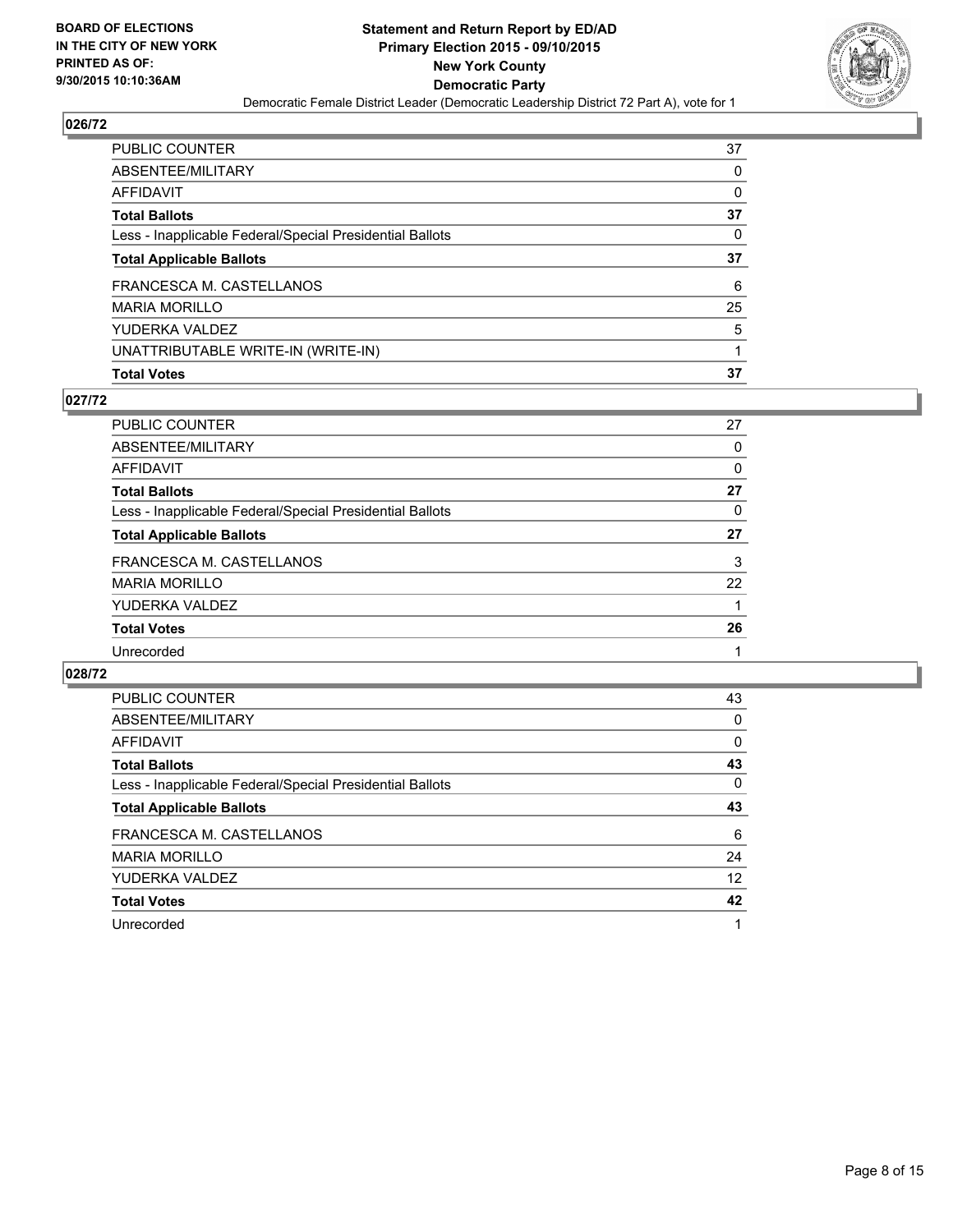

| PUBLIC COUNTER                                           | 25 |
|----------------------------------------------------------|----|
| ABSENTEE/MILITARY                                        | 0  |
| AFFIDAVIT                                                | 0  |
| Total Ballots                                            | 25 |
| Less - Inapplicable Federal/Special Presidential Ballots | 0  |
| <b>Total Applicable Ballots</b>                          | 25 |
| FRANCESCA M. CASTELLANOS                                 |    |
| MARIA MORILLO                                            | 19 |
| YUDERKA VALDEZ                                           | 5  |
| Total Votes                                              | 25 |

#### **030/72**

| PUBLIC COUNTER                                           | 18           |
|----------------------------------------------------------|--------------|
| ABSENTEE/MILITARY                                        | $\mathbf{0}$ |
| AFFIDAVIT                                                | 0            |
| Total Ballots                                            | 18           |
| Less - Inapplicable Federal/Special Presidential Ballots | $\mathbf{0}$ |
| <b>Total Applicable Ballots</b>                          | 18           |
| FRANCESCA M. CASTELLANOS                                 |              |
| MARIA MORILLO                                            | 14           |
| YUDERKA VALDEZ                                           | 3            |
| <b>Total Votes</b>                                       | 18           |
|                                                          |              |

| <b>PUBLIC COUNTER</b>                                    | 40 |
|----------------------------------------------------------|----|
| ABSENTEE/MILITARY                                        | 0  |
| AFFIDAVIT                                                | 0  |
| <b>Total Ballots</b>                                     | 40 |
| Less - Inapplicable Federal/Special Presidential Ballots | 0  |
| <b>Total Applicable Ballots</b>                          | 40 |
| FRANCESCA M. CASTELLANOS                                 | 5  |
| <b>MARIA MORILLO</b>                                     | 30 |
| YUDERKA VALDEZ                                           | 4  |
| ANA CARELA (WRITE-IN)                                    |    |
| <b>Total Votes</b>                                       | 40 |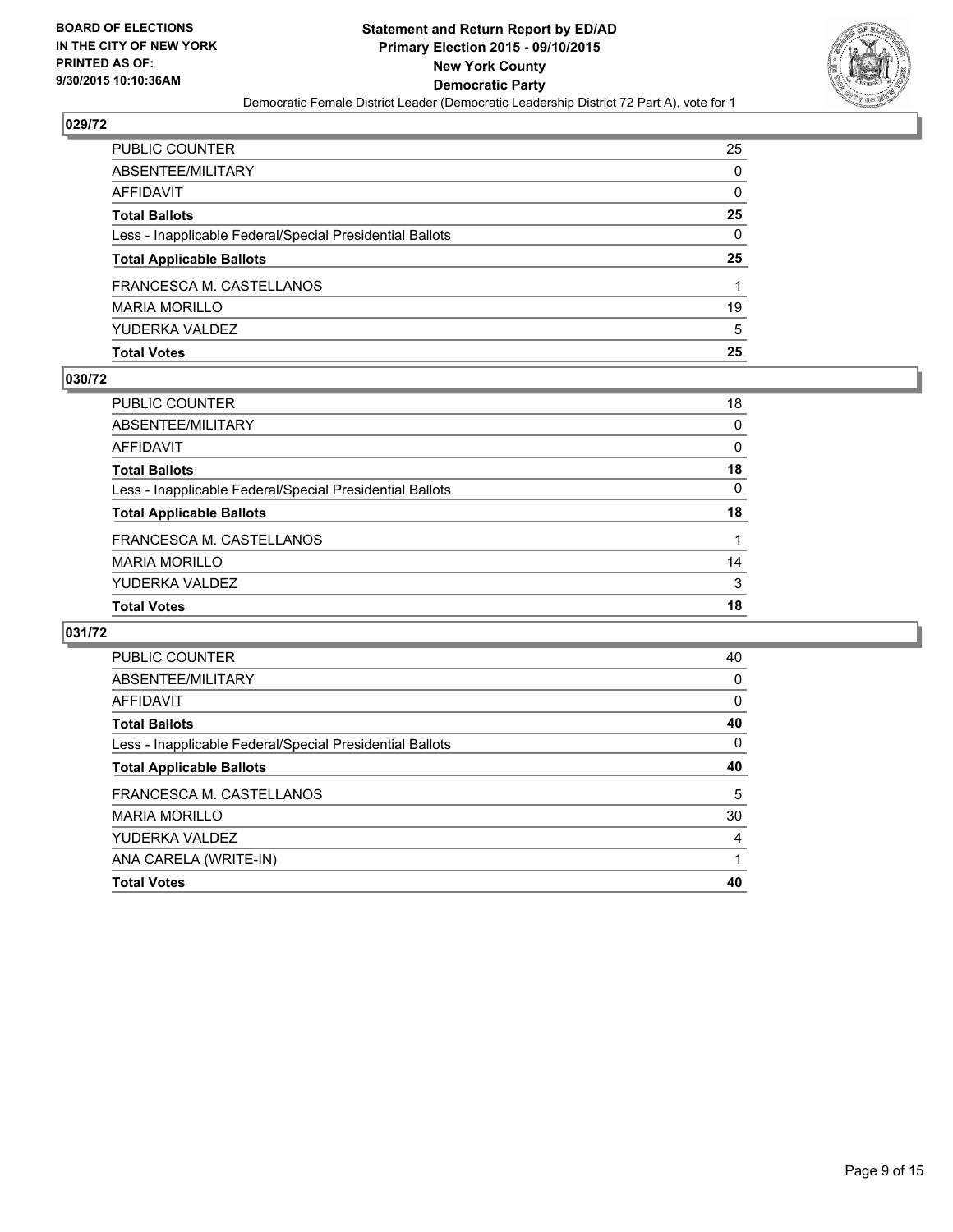

| PUBLIC COUNTER                                           | 30             |
|----------------------------------------------------------|----------------|
| ABSENTEE/MILITARY                                        | $\overline{2}$ |
| AFFIDAVIT                                                | 0              |
| <b>Total Ballots</b>                                     | 32             |
| Less - Inapplicable Federal/Special Presidential Ballots | 0              |
| <b>Total Applicable Ballots</b>                          | 32             |
| FRANCESCA M. CASTELLANOS                                 | 4              |
| <b>MARIA MORILLO</b>                                     | 20             |
| YUDERKA VALDEZ                                           | 6              |
| MANNY DE LA SANTOS (WRITE-IN)                            |                |
| <b>Total Votes</b>                                       | 31             |
| Unrecorded                                               |                |

#### **034/72**

| PUBLIC COUNTER                                           | 28       |
|----------------------------------------------------------|----------|
| ABSENTEE/MILITARY                                        |          |
| AFFIDAVIT                                                | $\Omega$ |
| <b>Total Ballots</b>                                     | 29       |
| Less - Inapplicable Federal/Special Presidential Ballots | 0        |
| <b>Total Applicable Ballots</b>                          | 29       |
| FRANCESCA M. CASTELLANOS                                 | 3        |
| <b>MARIA MORILLO</b>                                     | 22       |
| YUDERKA VALDEZ                                           | 4        |
| <b>Total Votes</b>                                       | 29       |
|                                                          |          |

| PUBLIC COUNTER                                           | 28 |
|----------------------------------------------------------|----|
| ABSENTEE/MILITARY                                        | 0  |
| <b>AFFIDAVIT</b>                                         | 0  |
| <b>Total Ballots</b>                                     | 28 |
| Less - Inapplicable Federal/Special Presidential Ballots | 0  |
| <b>Total Applicable Ballots</b>                          | 28 |
| FRANCESCA M. CASTELLANOS                                 |    |
| <b>MARIA MORILLO</b>                                     | 22 |
| YUDERKA VALDEZ                                           | 5  |
| <b>Total Votes</b>                                       | 28 |
|                                                          |    |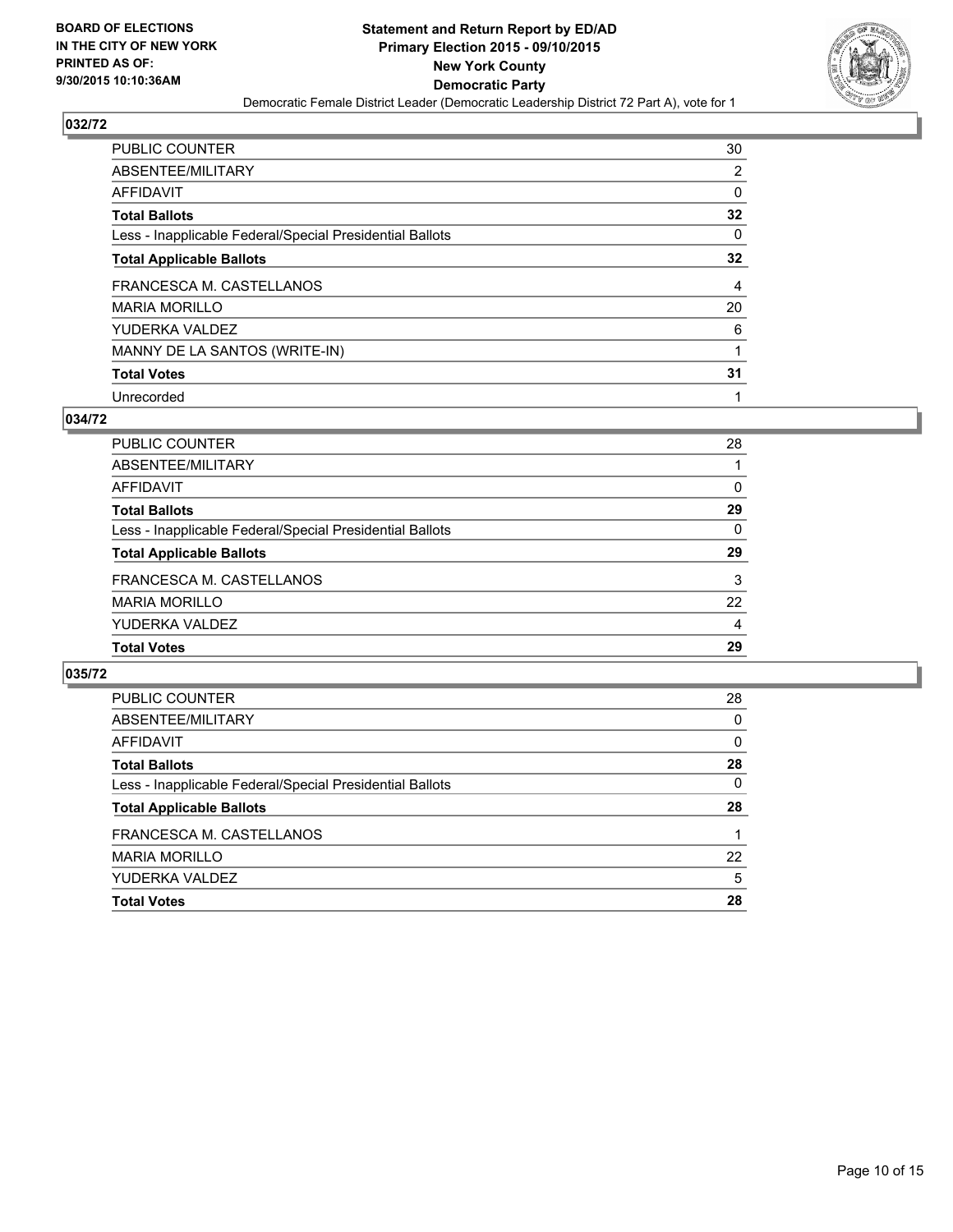

| <b>Total Votes</b>                                       | 32              |
|----------------------------------------------------------|-----------------|
| CHARLES UDOH (WRITE-IN)                                  |                 |
| YUDERKA VALDEZ                                           | 8               |
| MARIA MORILLO                                            | 17              |
| FRANCESCA M. CASTELLANOS                                 | 6               |
| <b>Total Applicable Ballots</b>                          | $32\phantom{a}$ |
| Less - Inapplicable Federal/Special Presidential Ballots | 0               |
| Total Ballots                                            | 32              |
| AFFIDAVIT                                                | 0               |
| ABSENTEE/MILITARY                                        |                 |
| PUBLIC COUNTER                                           | 31              |

#### **037/72**

| PUBLIC COUNTER                                           | 17                |
|----------------------------------------------------------|-------------------|
| ABSENTEE/MILITARY                                        | 0                 |
| <b>AFFIDAVIT</b>                                         | 0                 |
| <b>Total Ballots</b>                                     | 17                |
| Less - Inapplicable Federal/Special Presidential Ballots | $\Omega$          |
| <b>Total Applicable Ballots</b>                          | 17                |
| FRANCESCA M. CASTELLANOS                                 | $\mathbf{0}$      |
| <b>MARIA MORILLO</b>                                     | $12 \overline{ }$ |
| YUDERKA VALDEZ                                           | 4                 |
| <b>JUAN ROSE (WRITE-IN)</b>                              |                   |
| <b>Total Votes</b>                                       | 17                |
|                                                          |                   |

| PUBLIC COUNTER                                           | 15 |
|----------------------------------------------------------|----|
| ABSENTEE/MILITARY                                        |    |
| AFFIDAVIT                                                | 0  |
| <b>Total Ballots</b>                                     | 16 |
| Less - Inapplicable Federal/Special Presidential Ballots | 0  |
| <b>Total Applicable Ballots</b>                          | 16 |
| FRANCESCA M. CASTELLANOS                                 |    |
| <b>MARIA MORILLO</b>                                     | 13 |
| YUDERKA VALDEZ                                           |    |
| <b>JUAN ROSE (WRITE-IN)</b>                              | 1  |
| <b>Total Votes</b>                                       | 16 |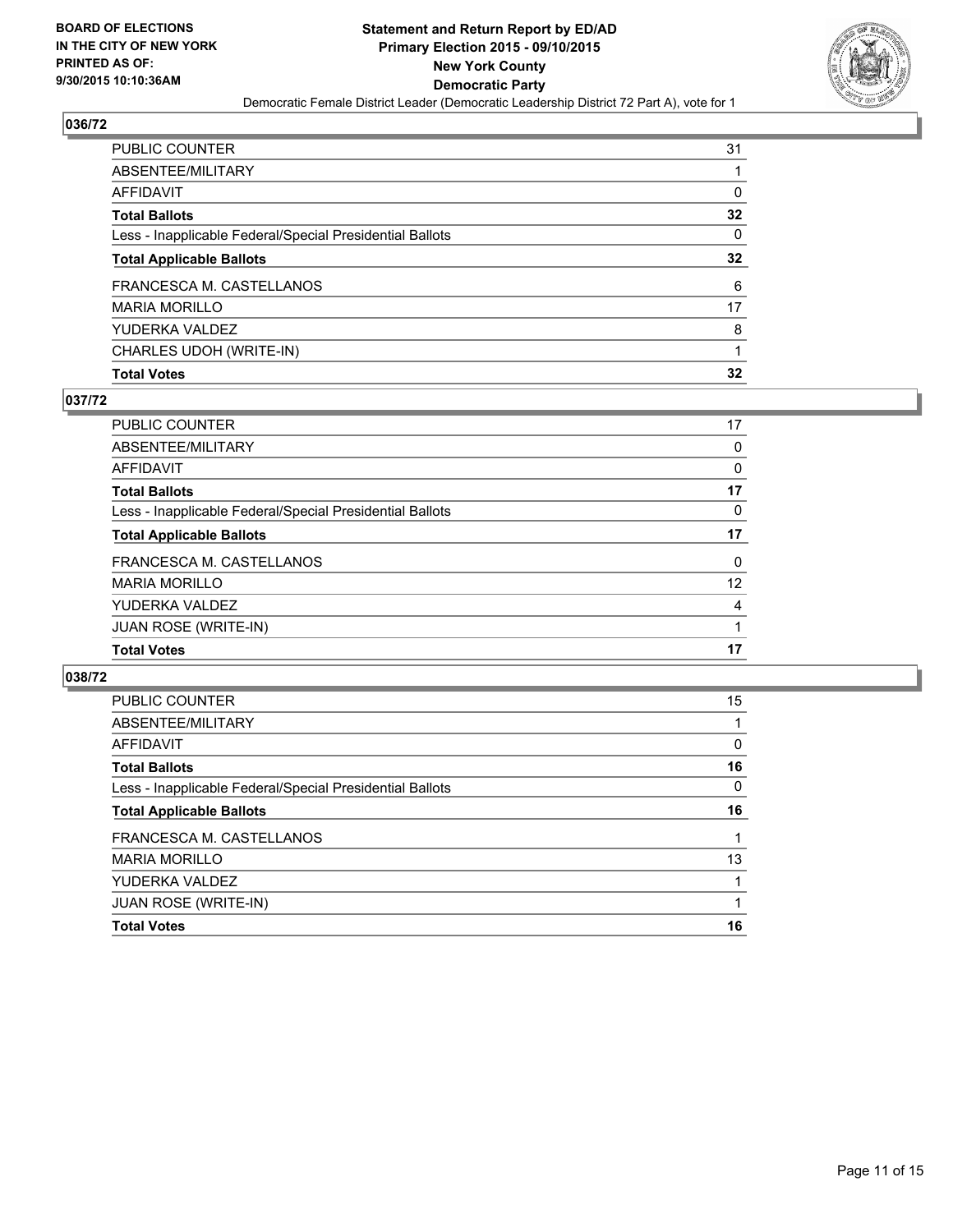

| <b>PUBLIC COUNTER</b>                                    | 59 |
|----------------------------------------------------------|----|
| ABSENTEE/MILITARY                                        | 0  |
| AFFIDAVIT                                                | 0  |
| <b>Total Ballots</b>                                     | 59 |
| Less - Inapplicable Federal/Special Presidential Ballots | 0  |
| <b>Total Applicable Ballots</b>                          | 59 |
| FRANCESCA M. CASTELLANOS                                 | 2  |
| <b>MARIA MORILLO</b>                                     | 47 |
| YUDERKA VALDEZ                                           | 3  |
| CARMEN DE LA ROSA (WRITE-IN)                             |    |
| FRACISCA TAVERNOS (WRITE-IN)                             |    |
| UNATTRIBUTABLE WRITE-IN (WRITE-IN)                       |    |
| <b>Total Votes</b>                                       | 55 |
| Unrecorded                                               | 4  |

## **057/72**

| <b>PUBLIC COUNTER</b>                                    | 25 |
|----------------------------------------------------------|----|
| ABSENTEE/MILITARY                                        | 0  |
| <b>AFFIDAVIT</b>                                         | 0  |
| <b>Total Ballots</b>                                     | 25 |
| Less - Inapplicable Federal/Special Presidential Ballots | 0  |
| <b>Total Applicable Ballots</b>                          | 25 |
| FRANCESCA M. CASTELLANOS                                 | 2  |
| <b>MARIA MORILLO</b>                                     | 12 |
| YUDERKA VALDEZ                                           | 5  |
| ALSACIA JIMENEZ (WRITE-IN)                               | 1  |
| CARMEN LA ROSA (WRITE-IN)                                | 1  |
| GUILLERMO LINARES (WRITE-IN)                             | 1  |
| MAGGIE CLARKE (WRITE-IN)                                 | 1  |
| UNATTRIBUTABLE WRITE-IN (WRITE-IN)                       | 1  |
| <b>Total Votes</b>                                       | 24 |
| Unrecorded                                               | 1  |

| <b>PUBLIC COUNTER</b>                                    | 28 |
|----------------------------------------------------------|----|
| ABSENTEE/MILITARY                                        | 2  |
| AFFIDAVIT                                                | 0  |
| <b>Total Ballots</b>                                     | 30 |
| Less - Inapplicable Federal/Special Presidential Ballots | 0  |
| <b>Total Applicable Ballots</b>                          | 30 |
| FRANCESCA M. CASTELLANOS                                 | 10 |
| <b>MARIA MORILLO</b>                                     | 10 |
| YUDERKA VALDEZ                                           | 8  |
| UNATTRIBUTABLE WRITE-IN (WRITE-IN)                       |    |
| <b>Total Votes</b>                                       | 29 |
| Unrecorded                                               |    |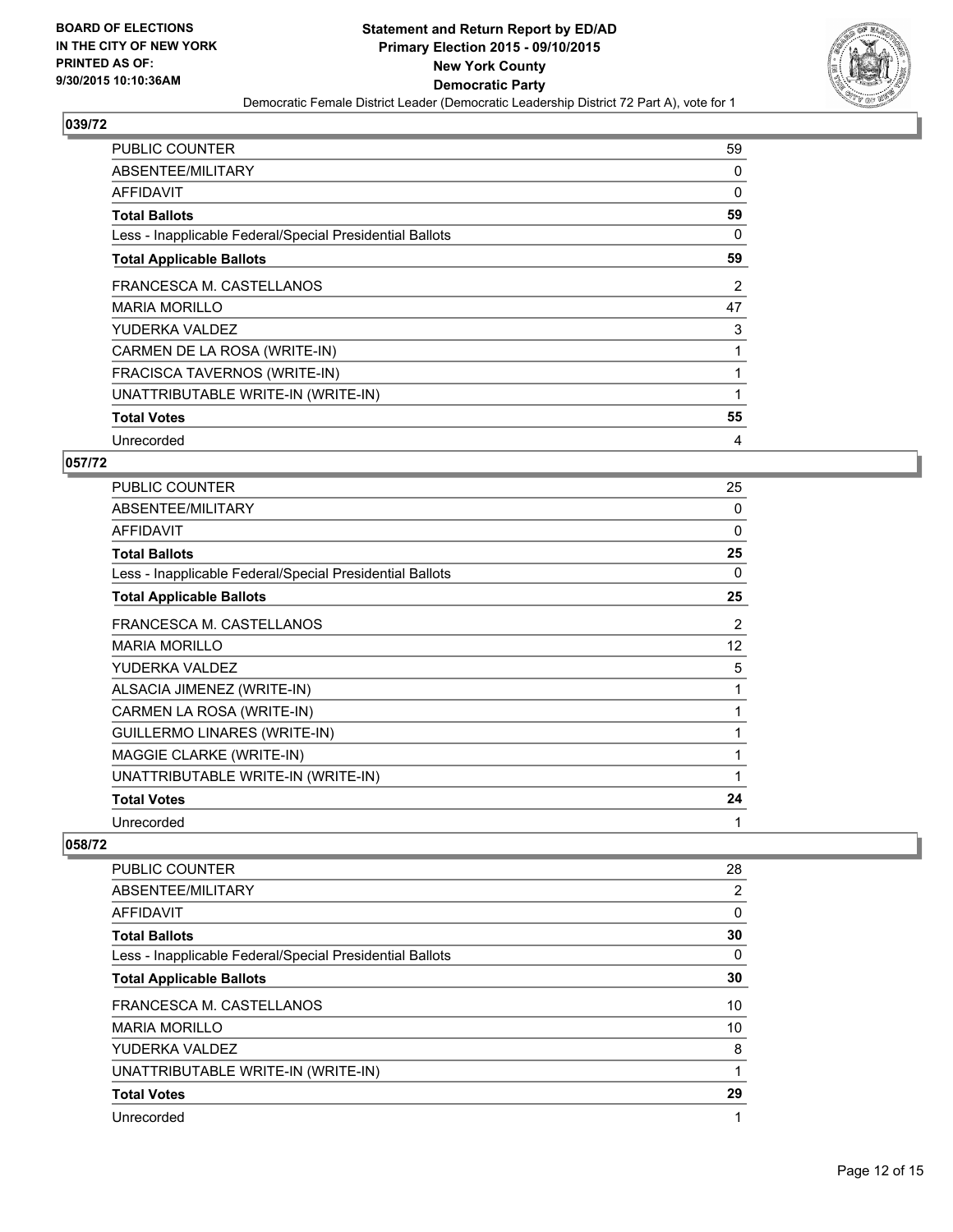

| PUBLIC COUNTER                                           | 16 |
|----------------------------------------------------------|----|
| ABSENTEE/MILITARY                                        |    |
| AFFIDAVIT                                                | 0  |
| Total Ballots                                            | 17 |
| Less - Inapplicable Federal/Special Presidential Ballots | 0  |
| <b>Total Applicable Ballots</b>                          | 17 |
| FRANCESCA M. CASTELLANOS                                 | 3  |
| MARIA MORILLO                                            | 6  |
| YUDERKA VALDEZ                                           | 8  |
| Total Votes                                              | 17 |

#### **060/72**

| PUBLIC COUNTER                                           | 42             |
|----------------------------------------------------------|----------------|
| ABSENTEE/MILITARY                                        |                |
| AFFIDAVIT                                                | $\overline{2}$ |
| <b>Total Ballots</b>                                     | 45             |
| Less - Inapplicable Federal/Special Presidential Ballots | 0              |
| <b>Total Applicable Ballots</b>                          | 45             |
| FRANCESCA M. CASTELLANOS                                 | 7              |
| MARIA MORILLO                                            | 31             |
| YUDERKA VALDEZ                                           |                |
| CARMEN DE LA ROSA (WRITE-IN)                             | $\overline{2}$ |
| <b>GUILIERMO LINAREZ (WRITE-IN)</b>                      |                |
| UNATTRIBUTABLE WRITE-IN (WRITE-IN)                       | 3              |
| Total Votes                                              | 45             |
|                                                          |                |

| <b>Total Votes</b>                                       | 18              |
|----------------------------------------------------------|-----------------|
| YUDERKA VALDEZ                                           | 4               |
| <b>MARIA MORILLO</b>                                     | 12 <sup>2</sup> |
| FRANCESCA M. CASTELLANOS                                 | 2               |
| <b>Total Applicable Ballots</b>                          | 18              |
| Less - Inapplicable Federal/Special Presidential Ballots | 0               |
| <b>Total Ballots</b>                                     | 18              |
| <b>AFFIDAVIT</b>                                         | 0               |
| ABSENTEE/MILITARY                                        |                 |
| PUBLIC COUNTER                                           | 17              |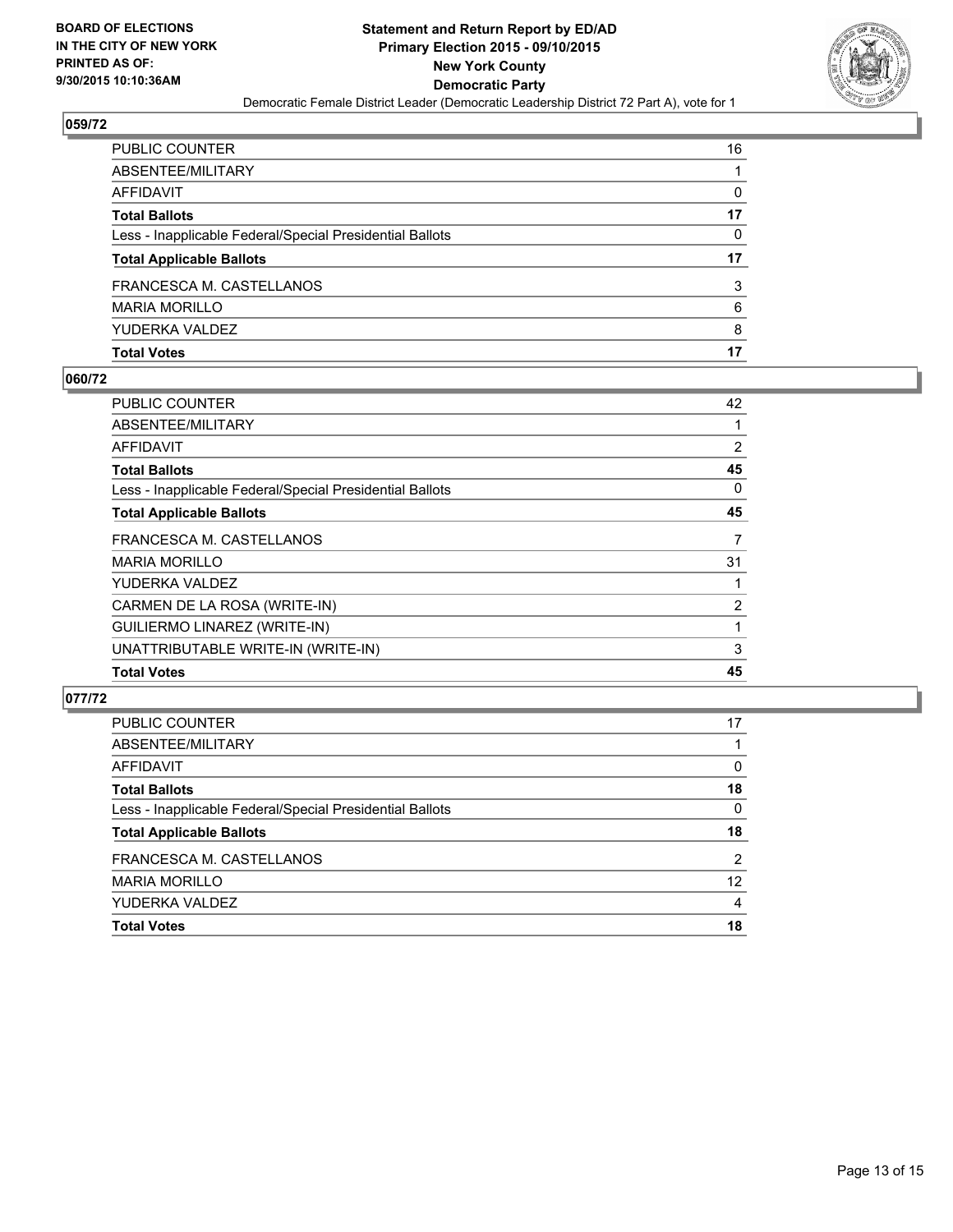

| PUBLIC COUNTER                                           | 21       |
|----------------------------------------------------------|----------|
| ABSENTEE/MILITARY                                        |          |
| AFFIDAVIT                                                | 0        |
| <b>Total Ballots</b>                                     | 22       |
| Less - Inapplicable Federal/Special Presidential Ballots | $\Omega$ |
| <b>Total Applicable Ballots</b>                          | 22       |
| FRANCESCA M. CASTELLANOS                                 | 6        |
| <b>MARIA MORILLO</b>                                     | 16       |
| YUDERKA VALDEZ                                           | $\Omega$ |
| <b>Total Votes</b>                                       | 22       |